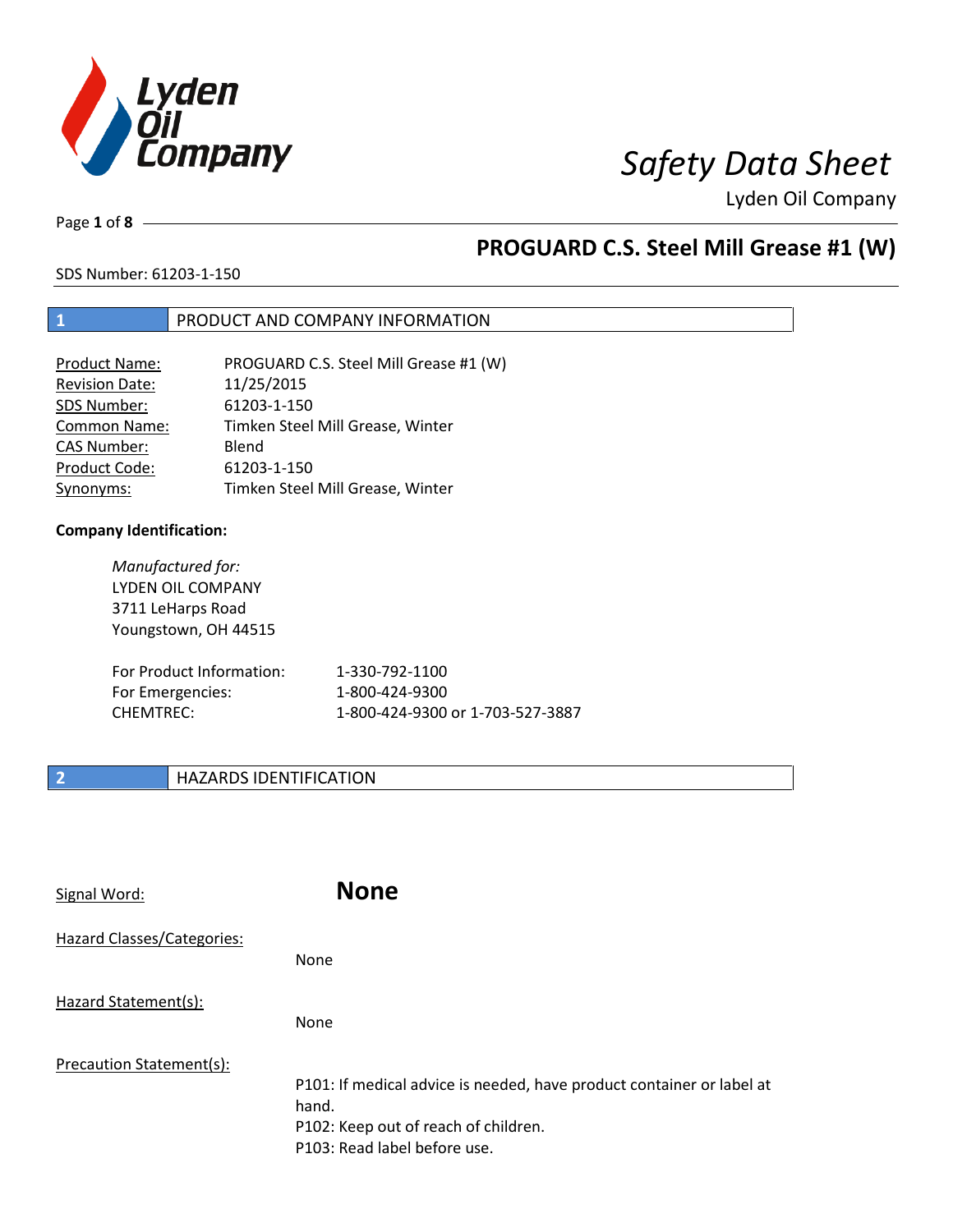

Page **2** of **8**

## **PROGUARD C.S. Steel Mill Grease #1 (W)**

SDS Number: 61203-1-150

Other Hazard Statement(s):

-NFPA Ratings:  $Health = 0$  $Fire = 1$ Reactivity  $= 0$ 

## **3** COMPOSITION / INFORMATION ON INGREDIENTS

Ingredients:

*Mixture of the substances listed below with nonhazardous additions.*

| <b>Chemical Name</b>                                      | <b>CAS Number</b> | Percentage |
|-----------------------------------------------------------|-------------------|------------|
| Distillates (petroleum), hydrotreated heavy naphthenic    | 64742-52-5        | $10 - 25$  |
| Distillates (petroleum), solvent-dewaxed heavy paraffinic | 64742-65-0        | 25-50      |
| C10-C16 Alkylbenzenesulfonic Acid calcium salt            | 68584-23-6        | $2.5 - 10$ |
| Calcium Carbonate                                         | 471-34-1          | $2.5 - 10$ |
| Ethylene Propylene Copolymer                              | 25038-36-2        | $1 - 2.5$  |
| Molybdenum Disulfide                                      | 1317-33-5         | $1 - 2.5$  |

*\*Any concentration shown as a range is to protect confidentiality or is due to batch variation.*

| $\mathbf{r}$<br>$\sim$ $\sim$ $\sim$<br><b>FINST AID IVIEASUNES</b> |
|---------------------------------------------------------------------|

## Description of First Aid Measures:

| Inhalation:   |                                                                                                                                                                              |
|---------------|------------------------------------------------------------------------------------------------------------------------------------------------------------------------------|
|               | Remove person to fresh air and keep comfortable breathing. Call a<br>POISON CENTER and consult medical attention if you feel unwell.                                         |
| Skin Contact: |                                                                                                                                                                              |
|               | Wash with plenty of water, if skin irritation occurs: get medical<br>attention. Remove contaminated clothing and wash before reuse.                                          |
| Eye Contact:  |                                                                                                                                                                              |
|               | Rinse cautiously with water for several minutes. Remove contact<br>lenses if present and easy to do. Continue rinsing. If eye irritation<br>persists, get medical attention. |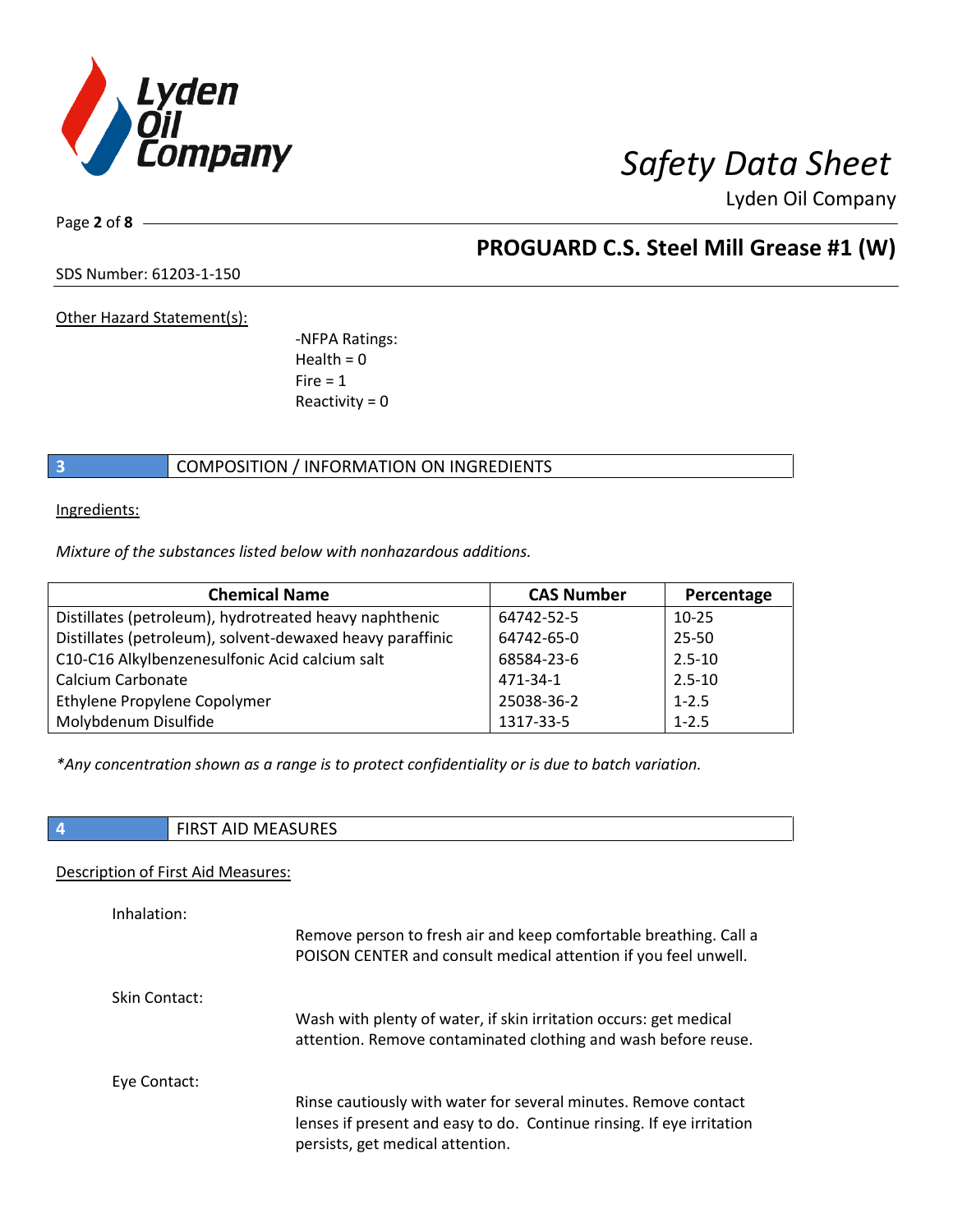

| Page $3$ of $8$ -                                     |                                                                                                                                                                                                   |
|-------------------------------------------------------|---------------------------------------------------------------------------------------------------------------------------------------------------------------------------------------------------|
|                                                       | <b>PROGUARD C.S. Steel Mill Grease #1 (W)</b>                                                                                                                                                     |
| SDS Number: 61203-1-150                               |                                                                                                                                                                                                   |
| Ingestion:<br>attention.                              | Rinse mouth with water. If symptoms develop, obtain medical                                                                                                                                       |
| Symptoms and Effects, both acute and delayed:         | No further relevent data available.                                                                                                                                                               |
| <b>Recommended Actions:</b>                           | Treat symptomatically. Call a doctor or poison<br>control center for guidance.                                                                                                                    |
| FIRE FIGHTING MEASURES<br>5                           |                                                                                                                                                                                                   |
| Recommended Fire-Extinguishing Equipment:             |                                                                                                                                                                                                   |
|                                                       | Use fire-fighting measures and equipment suitable<br>for the environment.                                                                                                                         |
| Possible Hazards During a Fire:                       | Hazardous combustion products may include: A<br>complex mixture of airborne solid and liquid<br>particulates and gases (smoke). Carbon monoxide.<br>Unidentified organic and inorganic compounds. |
| Recommendations to Firefighters:                      | No special measures required.                                                                                                                                                                     |
| <b>ACCIDENTAL RELEASE MEASURES</b><br>$6\phantom{1}6$ |                                                                                                                                                                                                   |
| <b>Personal Precautions:</b>                          | Avoid contact with skin and eyes.                                                                                                                                                                 |
| <b>Emergency Procedures:</b>                          | Contain spilled material, collect in suitable and<br>properly labeled containers.                                                                                                                 |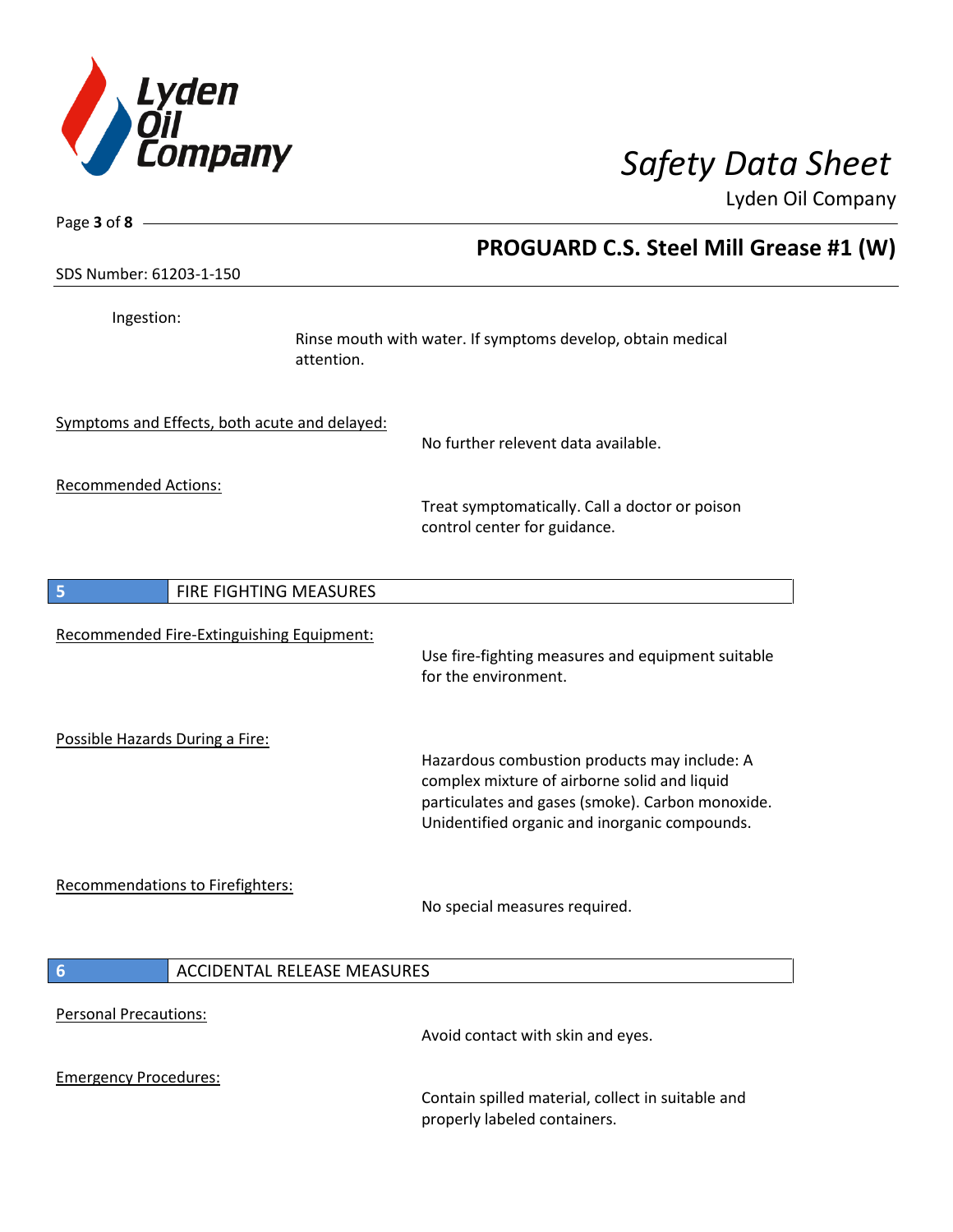

| Page 4 of 8<br><b>PROGUARD C.S. Steel Mill Grease #1 (W)</b><br>SDS Number: 61203-1-150<br><b>Environmental Precautions:</b><br>Do not allow to reach sewage system or any water<br>course.<br>Inform respective authorities in case of seepage<br>into water course or sewage system.<br>Do not allow to enter ground waters.<br>Cleanup Procedures:<br>Absorb with liquid-binding material (sand,<br>diatomite, acid binders, universal binders, sawdust).<br>Ensure adequate ventilation. |  |
|----------------------------------------------------------------------------------------------------------------------------------------------------------------------------------------------------------------------------------------------------------------------------------------------------------------------------------------------------------------------------------------------------------------------------------------------------------------------------------------------|--|
|                                                                                                                                                                                                                                                                                                                                                                                                                                                                                              |  |
|                                                                                                                                                                                                                                                                                                                                                                                                                                                                                              |  |
|                                                                                                                                                                                                                                                                                                                                                                                                                                                                                              |  |
|                                                                                                                                                                                                                                                                                                                                                                                                                                                                                              |  |
|                                                                                                                                                                                                                                                                                                                                                                                                                                                                                              |  |
|                                                                                                                                                                                                                                                                                                                                                                                                                                                                                              |  |
|                                                                                                                                                                                                                                                                                                                                                                                                                                                                                              |  |
|                                                                                                                                                                                                                                                                                                                                                                                                                                                                                              |  |
|                                                                                                                                                                                                                                                                                                                                                                                                                                                                                              |  |
|                                                                                                                                                                                                                                                                                                                                                                                                                                                                                              |  |
|                                                                                                                                                                                                                                                                                                                                                                                                                                                                                              |  |
|                                                                                                                                                                                                                                                                                                                                                                                                                                                                                              |  |
|                                                                                                                                                                                                                                                                                                                                                                                                                                                                                              |  |
| <b>HANDLING AND STORAGE</b><br>7                                                                                                                                                                                                                                                                                                                                                                                                                                                             |  |
| <b>Handling Precautions:</b>                                                                                                                                                                                                                                                                                                                                                                                                                                                                 |  |
| Avoid prolonged or repeated contact with skin.                                                                                                                                                                                                                                                                                                                                                                                                                                               |  |
| Avoid inhaling vapour and/or mists. When handling                                                                                                                                                                                                                                                                                                                                                                                                                                            |  |
| product in drums, safety footwear should be worn                                                                                                                                                                                                                                                                                                                                                                                                                                             |  |
| and proper handling equipment should be used. Do                                                                                                                                                                                                                                                                                                                                                                                                                                             |  |
| not cut, weld, drill, grind, braze, or solder container.                                                                                                                                                                                                                                                                                                                                                                                                                                     |  |
| Keep away from sources of ignition.                                                                                                                                                                                                                                                                                                                                                                                                                                                          |  |
| <b>Storage Requirements:</b>                                                                                                                                                                                                                                                                                                                                                                                                                                                                 |  |
| Keep container tightly closed and in a cool, well-                                                                                                                                                                                                                                                                                                                                                                                                                                           |  |
| ventilated area. Keep away from sources of ignition.                                                                                                                                                                                                                                                                                                                                                                                                                                         |  |
| Store locked up.                                                                                                                                                                                                                                                                                                                                                                                                                                                                             |  |
|                                                                                                                                                                                                                                                                                                                                                                                                                                                                                              |  |
| EXPOSURE CONTROLS / PERSONAL PROTECTION<br>8                                                                                                                                                                                                                                                                                                                                                                                                                                                 |  |

### Exposure Limits:

-64742-65-0 Distillates (petroleum), solvent-dewaxed heavy paraffinic (25-50%):

ACGIH TLV – Long-term value:  $5mg/m<sup>3</sup>$ OSHA PEL - Long-term value: 5mg/m<sup>3</sup>

-64742-52-5 Distillates (petroleum), hydrotreated heavy naphthenic (10-25%):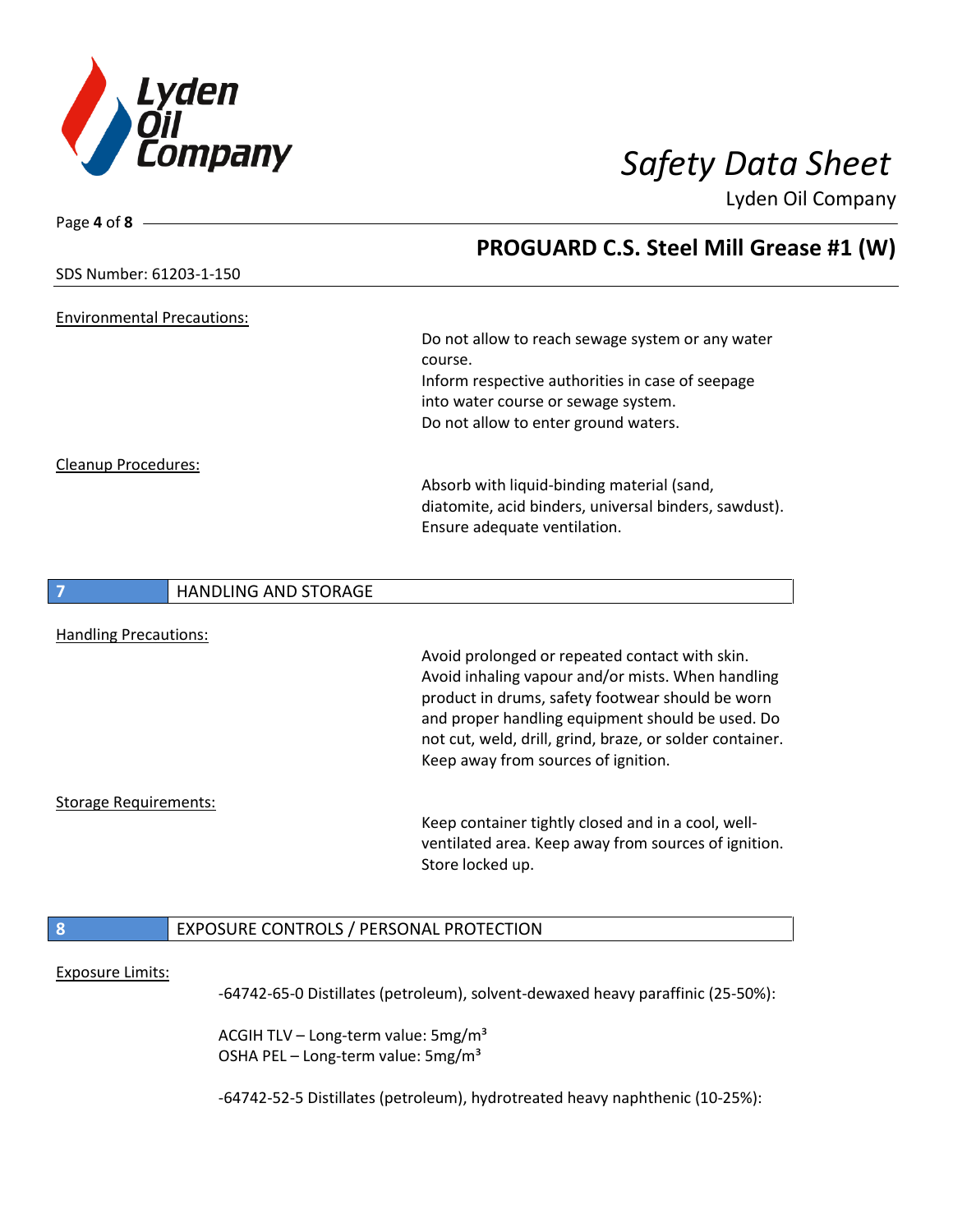

Page **5** of **8**

SDS Number: 61203-1-150

## **PROGUARD C.S. Steel Mill Grease #1 (W)**

ACGIH TLV - Short-term value: 10mg/m<sup>3</sup> Long-term value: 5mg/m<sup>3</sup> OSHA PEL - Long-term value: 5mg/m<sup>3</sup> -471-34-1 Calcium Carbonate (2.5-10%): PEL - Long-term value: 15mg/m<sup>3</sup> (total dust), 5mg/m<sup>3</sup> (respirable fraction) REL - Long-term value:  $10$ mg/m<sup>3</sup> (total dust), 5mg/m<sup>3</sup> (respirable fraction) TLV – withdrawn -25038-36-2 Ethylene Propylene Copolymer (1-2.5%): OSHA PEL – Long-term value: 5mg/m<sup>3</sup> OSHA PEL TWA - Long-term value: 15mg/m<sup>3</sup> (total dust) -1317-33-5 Molybdenum Disulphide (1-2.5%): PEL - Long-term value: 15mg/m<sup>3</sup> (total dust) TLV - Long-term value: 10mg/m<sup>3</sup> (inhalable fraction), 3mg/m<sup>3</sup> (respirable fraction) Engineering Controls: All ventilation should be designed in accordance with OSHA standard (29 CFR 1910.94).

Personal Protective Equipment:

In case of brief exposure or low pollution use respiratory filter device. In case of intensive or longer exposure use respiratory protective device that is independent of circulating air. Use safety glasses and gloves.

## **9** PHYSICAL AND CHEMICAL PROPERTIES

Color: Grey Physical State: Semi-solid Odor: Petroleum-like

Odor Threshold: Data not available pH: Data not available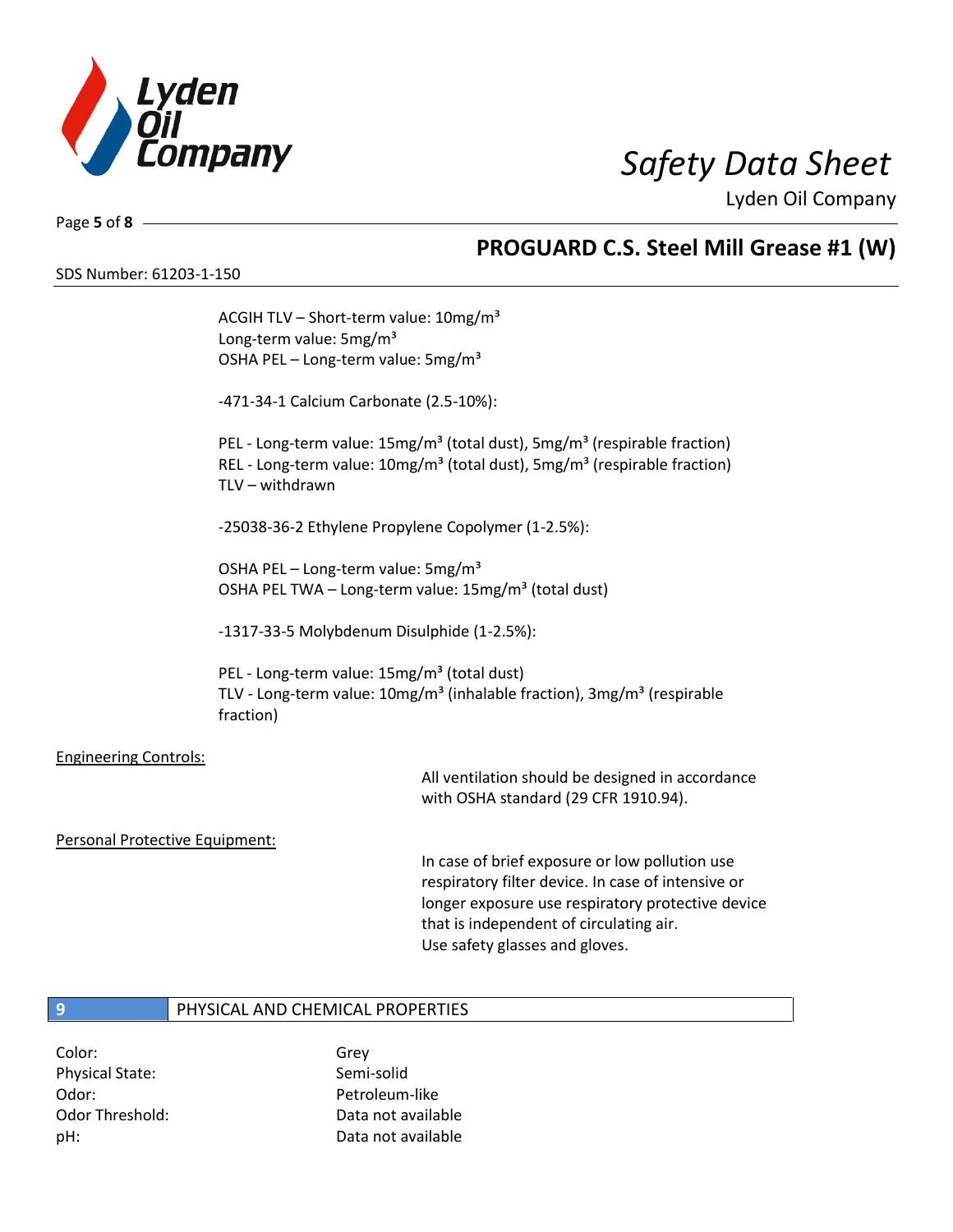

Page **6** of **8**

# **PROGUARD C.S. Steel Mill Grease #1 (W)**

### SDS Number: 61203-1-150

| <b>Melting Point:</b>         | Dat  |
|-------------------------------|------|
| <b>Boiling Point:</b>         | 370  |
| <b>Boiling Range:</b>         | Dat  |
| Flash Point:                  | 255  |
| <b>Evaporation Rate:</b>      | Dat  |
| Flammability:                 | Dat  |
| <b>Flammability Limits:</b>   | Dat  |
| Vapor Pressure:               | Dat  |
| Vapor Density:                | Dat  |
| Relative Density:             | ،10  |
| Solubilities:                 | lnso |
| <b>Partition Coefficient:</b> | Dat  |
| Auto-Ignition Temperature:    | Dat  |
| Decomposition Temperature:    | Dat  |
| Viscosity:                    | Dat  |

ta not available  $0^{\circ}$  C / 698° F ta not available  $5^{\circ}$  C / 491° F ta not available ta not available ta not available ta not available ta not available 424 pounds per gallon oluble in water ta not available ta not available ta not available ta not available

## **10** STABILITY AND REACTIVITY

| Stability:                     | Stable under normal conditions.                               |
|--------------------------------|---------------------------------------------------------------|
| Reactivity:                    | Not reactive under normal conditions.                         |
| <b>Conditions to Avoid:</b>    | No further relevant information available.                    |
| <b>Hazardous Reactions:</b>    | No known hazardous reactions.                                 |
| <b>Incompatible Materials:</b> | No further relevant information available.                    |
| <b>Decomposition Products:</b> | Hazardous decomposition products are not<br>expected to form. |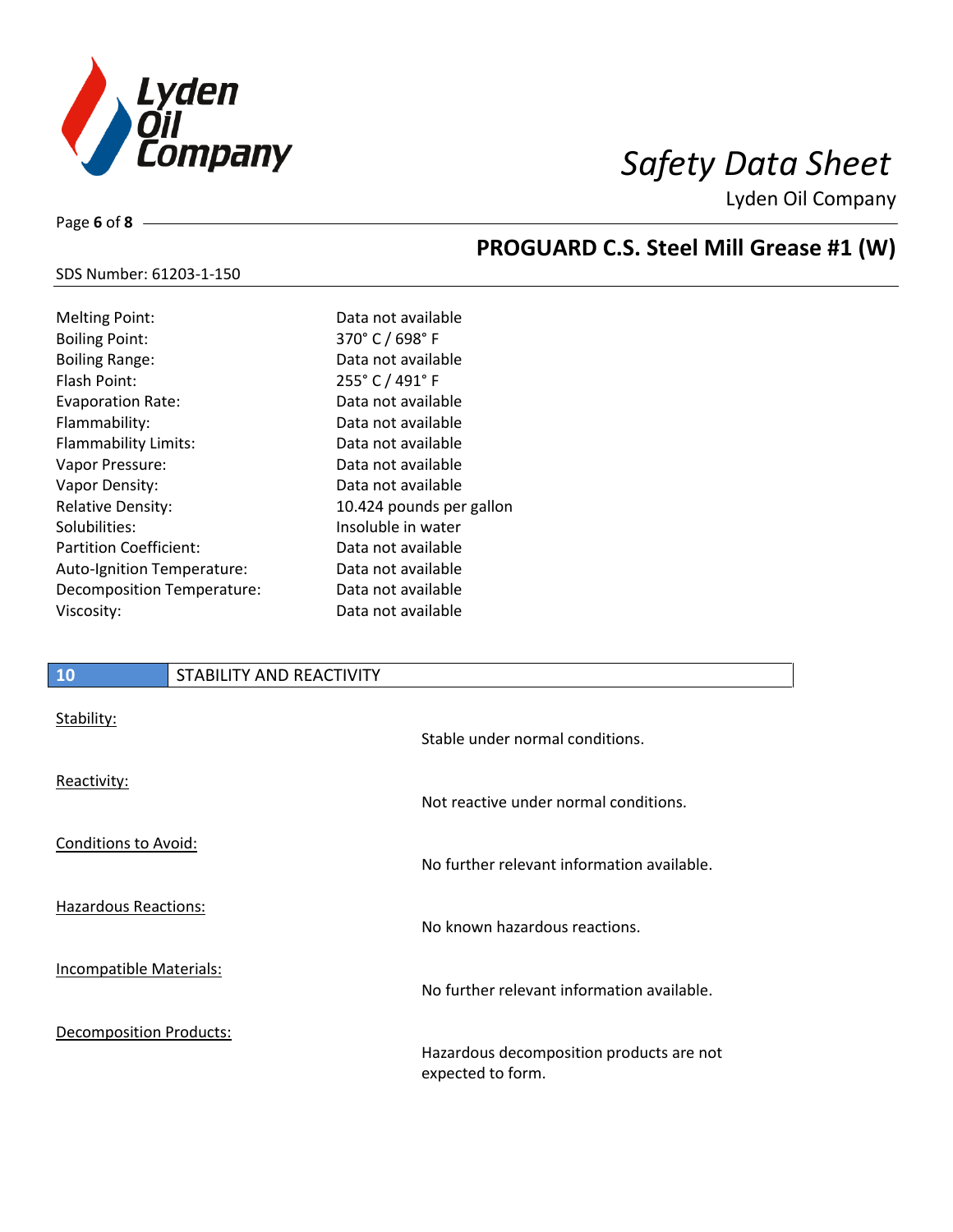

**PROGUARD C.S. Steel Mill Grease #1 (W)**

Lyden Oil Company

SDS Number: 61203-1-150

Page **7** of **8**

| <b>TOXICOLOGICAL INFORMATION</b><br>11                                             |                                                                                                                           |
|------------------------------------------------------------------------------------|---------------------------------------------------------------------------------------------------------------------------|
| Routes of Exposure:                                                                | Skin and eye contact are the primary routes of<br>exposure although exposure may occur following<br>accidental ingestion. |
| <b>Exposure Effects:</b>                                                           | Repeated skin contact may cause dermatitis or an<br>oil acne.                                                             |
| <b>Measures of Toxicity:</b>                                                       | <b>Acute Toxicity Estimates:</b>                                                                                          |
|                                                                                    | Oral LD50: 38610 mg/kg (rat)<br>Inhalative LC50: 1100 mg/l (4 hours)                                                      |
| Carcinogenic/Mutagenic Precautions:                                                | Non-carcinogenic and not expected to be<br>mutagentic.                                                                    |
| 12<br><b>ECOLOGICAL INFORMATION</b>                                                |                                                                                                                           |
| <b>Ecological Precautions:</b>                                                     | Avoid exposing to the environment.                                                                                        |
| <b>Ecological Effects:</b><br>No specific environmental or aquatic data available. |                                                                                                                           |
| <b>DISPOSAL CONSIDERATIONS</b><br>13                                               |                                                                                                                           |
| Disposal Methods:                                                                  | Dispose of waste material in accordance with all<br>local, state, and federal requirements.                               |
| <b>Disposal Containers:</b>                                                        | Use properly approved container for disposal.                                                                             |